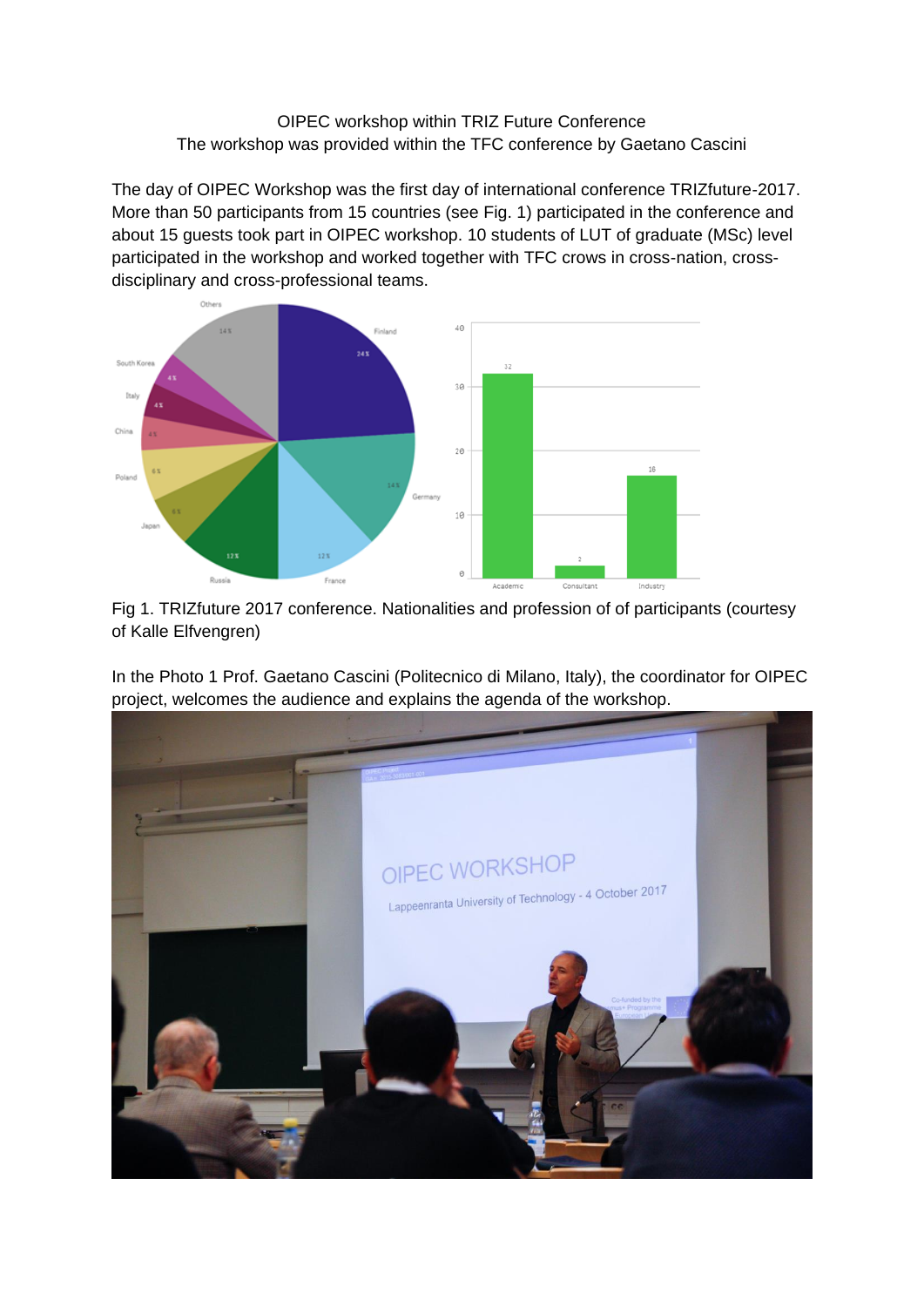

Photos 2 and 3. The problem for the Workshop was given by **Min Gyu Lee** (Q&MA Consulting, South Korea), it was real problem for spray bottle redesign originated from one Korean manufacturer. The goal was to improve the design and circumvent the patent of competitor.

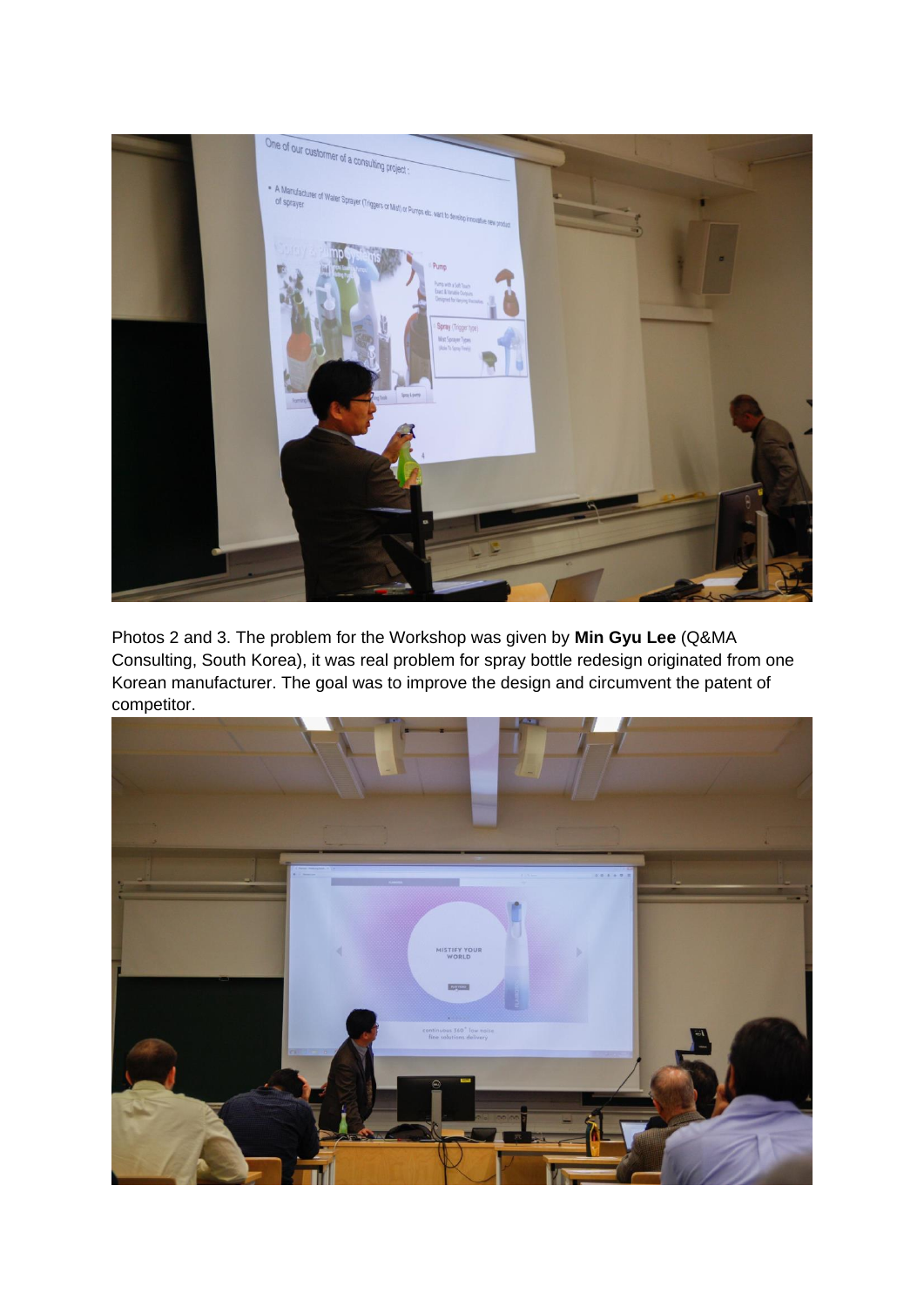Students were split in groups and participated in idea generation and invention for the new product development. Participants of the conferences also was involved in a group work with students. Photos 4 and 5 show the team work where students, professors and engineers representing Russia, Finland, Vietnam, Italy, Japan, South Korea, Germany and Iran work together

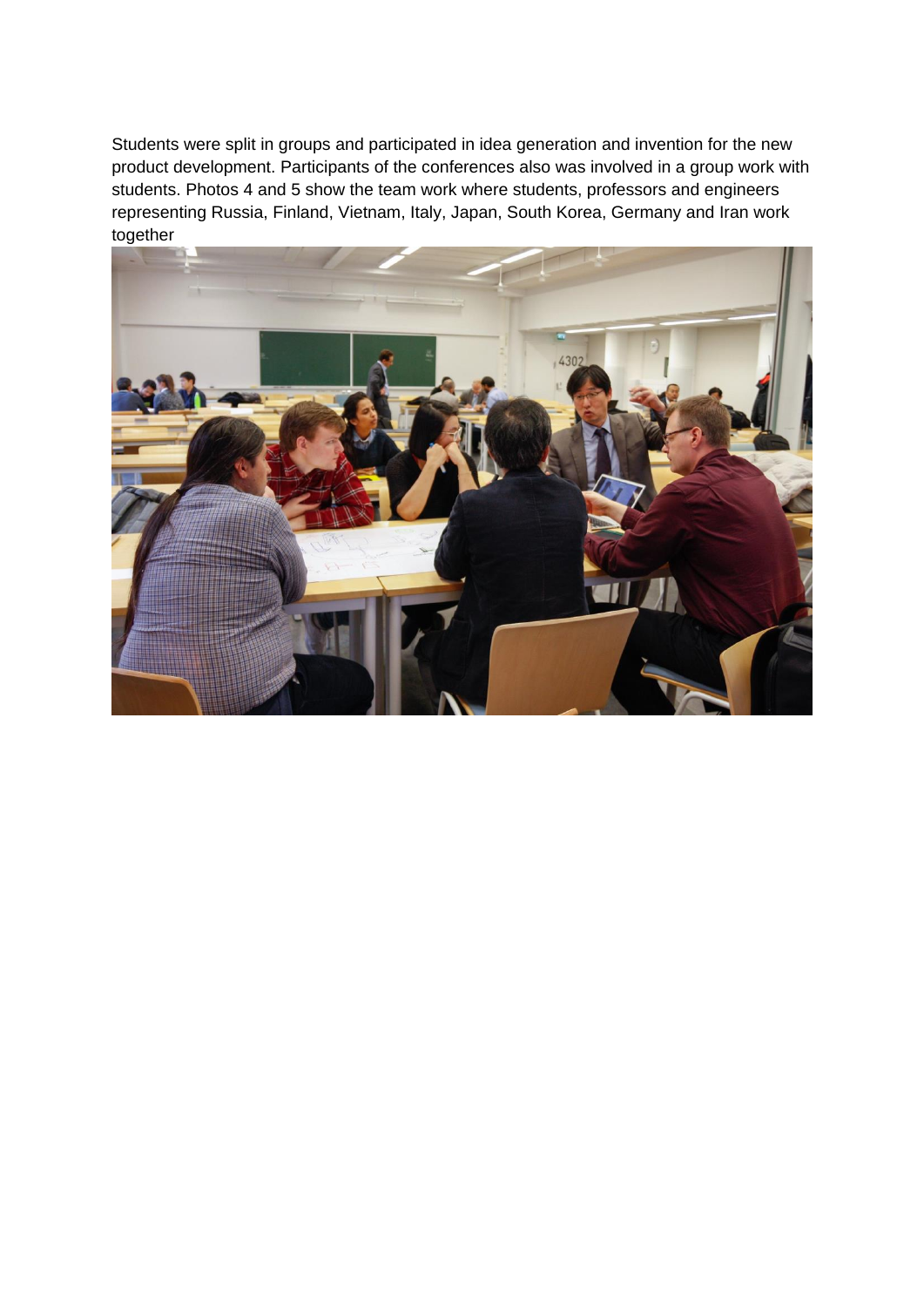

Photos 6 and 7. Teams present the results of problem solving session with application of creative design tools.